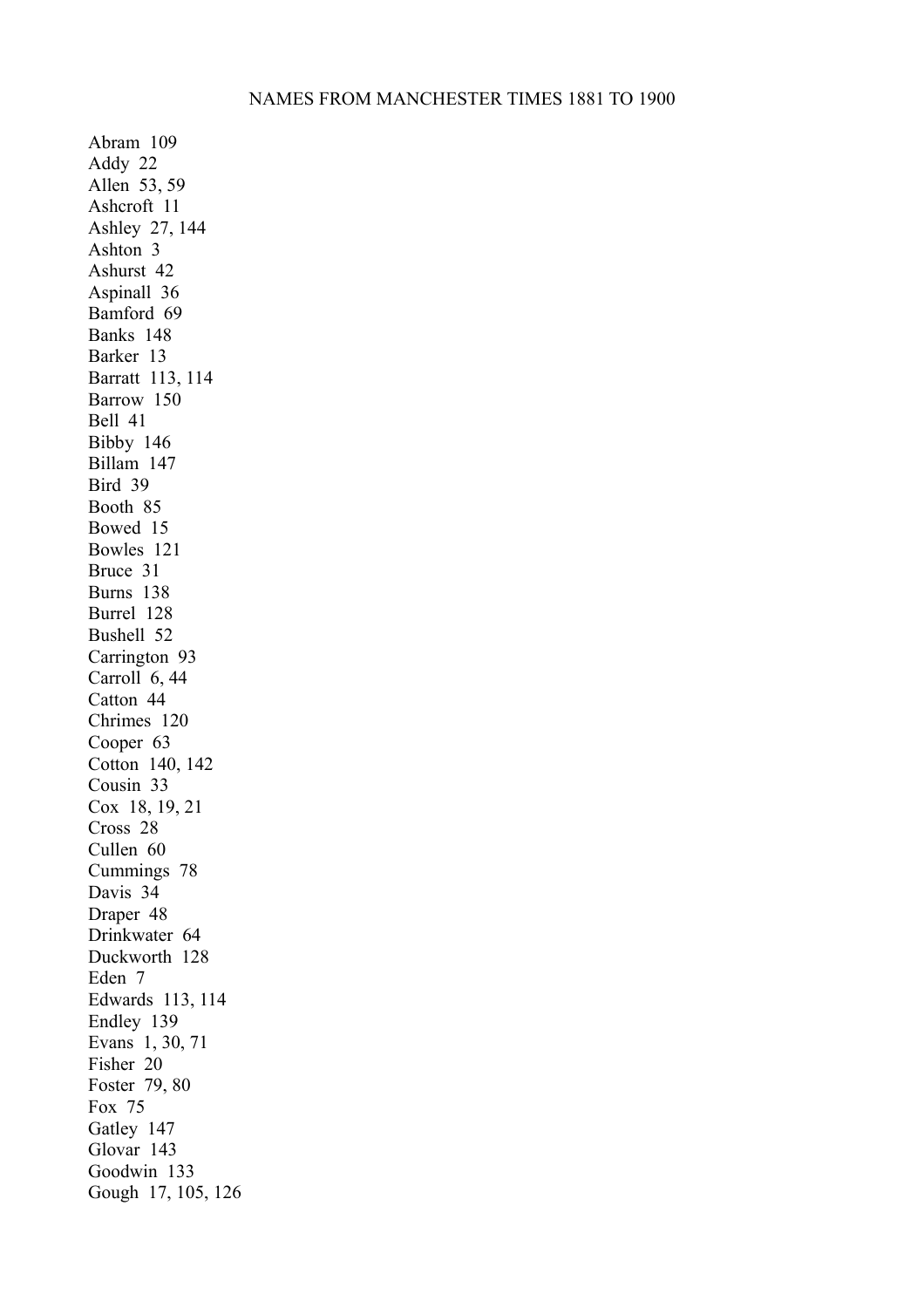Green 56, 131 Griffin 24 Grimshaw 103 Haigh 23, 111 Harris 117 Hatton 137 Heald 64 Heap 10 Heath 125 Hemingway 134 Hickson 145 Hodgkinson 99 Holden 62 Holt 70 Hopley 71, 72 Howell(s) 1 Hoxworth 52 Hughes 12 Huntington 4 Igo 25 Irvin 62 Ivins 136 Jackson 101 Johnson 118 Kay 106 Kershaw 138 Lamb 112 Lawton 66 Lead 100 Leader-Williams 132 Lewis 38 Littler 82 Lloyd 148 Lyon 76, 77 Marsden 45 McDonald 35 Millington 73 Milward 55 Moffatt 64 Moore 123 Morris 87 Nicholls 91 Nixon 148 Oakes 94 Owen 50, 51, 54 Oxley 28 Palin 15 Parker 29 Parkinson 70 Pemberton 122 Pendlebury 73 Pendleton see Robinson